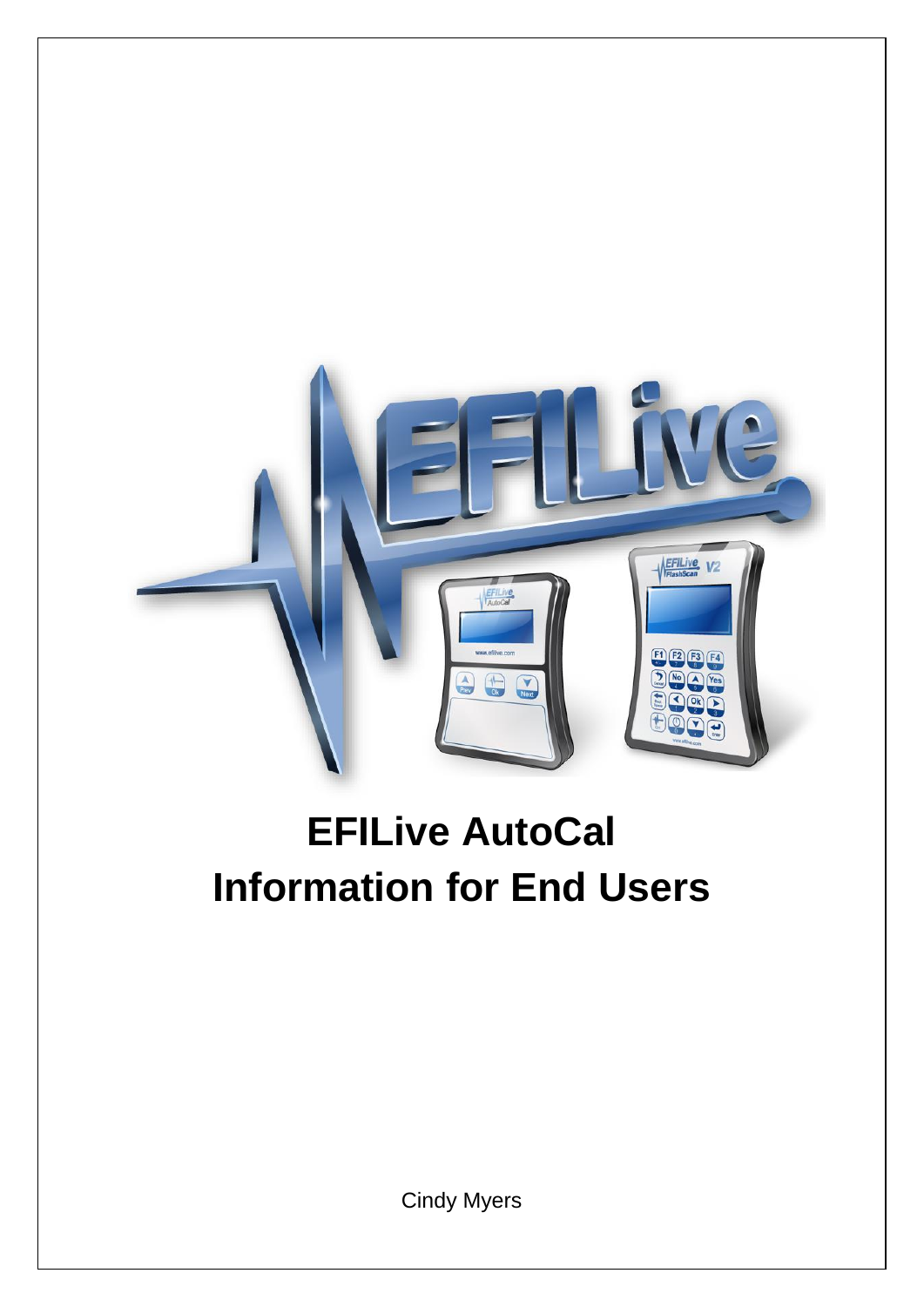# **EFILive AutoCal Information for End Users**

© 2010 [EFILive Limited](http://www.efilive.com/) All rights reserved

> First published 01 July 2010

Revised 7 June 2017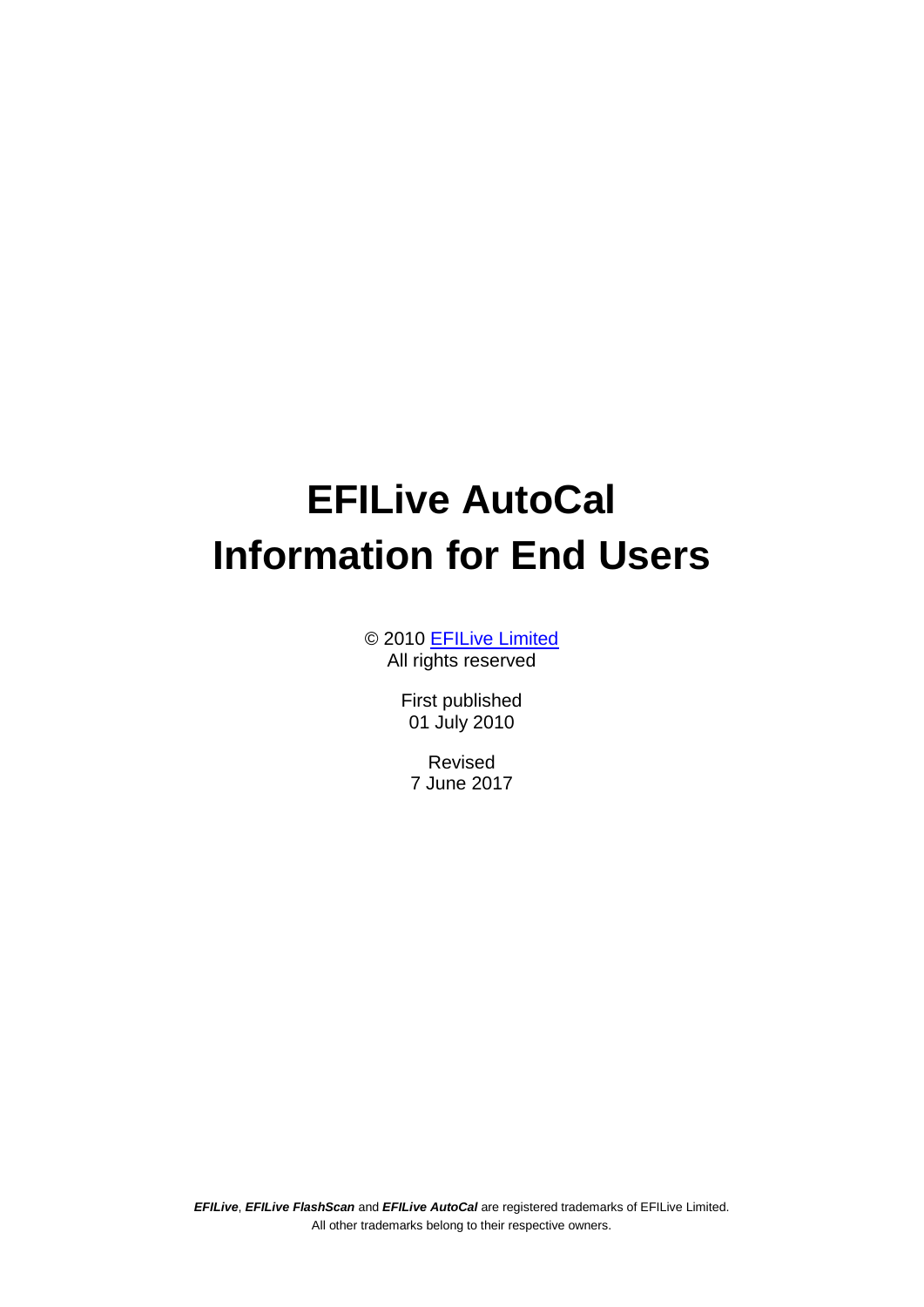# **Contents**





| $\mathbf{v}$ , and $\mathbf{v}$ , and $\mathbf{v}$ , and $\mathbf{v}$ , and $\mathbf{v}$ , and $\mathbf{v}$ , and $\mathbf{v}$ , and $\mathbf{v}$ , and $\mathbf{v}$ , and $\mathbf{v}$ , and $\mathbf{v}$ , and $\mathbf{v}$ , and $\mathbf{v}$ , and $\mathbf{v}$ , and $\mathbf{v}$ , |  |
|------------------------------------------------------------------------------------------------------------------------------------------------------------------------------------------------------------------------------------------------------------------------------------------|--|
|                                                                                                                                                                                                                                                                                          |  |
|                                                                                                                                                                                                                                                                                          |  |
|                                                                                                                                                                                                                                                                                          |  |
|                                                                                                                                                                                                                                                                                          |  |
|                                                                                                                                                                                                                                                                                          |  |
|                                                                                                                                                                                                                                                                                          |  |
|                                                                                                                                                                                                                                                                                          |  |
|                                                                                                                                                                                                                                                                                          |  |
|                                                                                                                                                                                                                                                                                          |  |

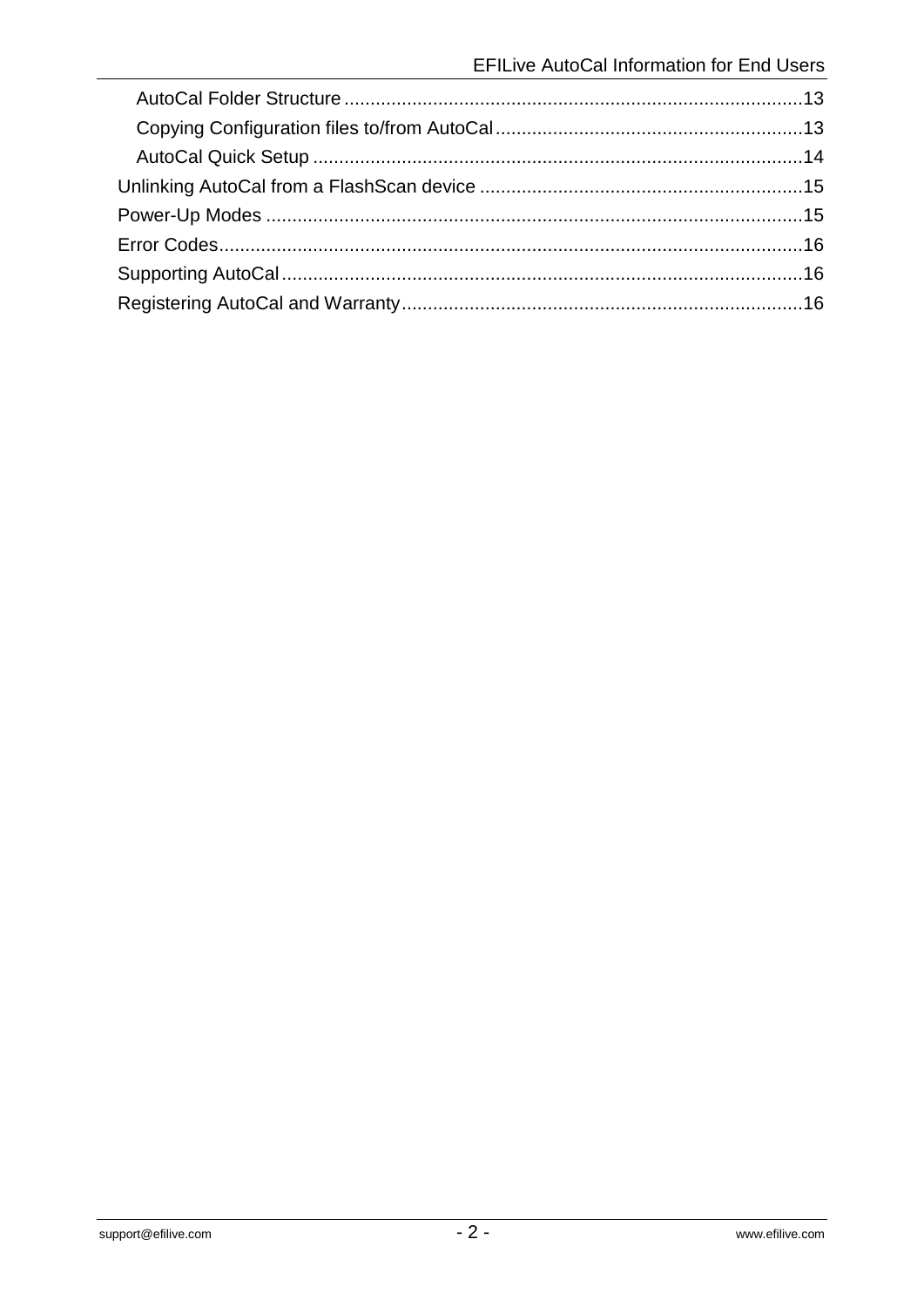<span id="page-4-0"></span>

# <span id="page-4-1"></span>**Prerequisites**

### <span id="page-4-2"></span>**Intended Audience**

Customers who have purchased custom tunes from a professional tuner who has supplied an AutoCal device and requires basic operational instructions for both AutoCal and the V8 Scan and Tune Tool software.

#### <span id="page-4-3"></span>**Computer Knowledge**

It is expected that readers have a basic understanding of:

- The Windows operating system;
- Starting and using Windows applications;
- Navigating folders using Windows Explorer.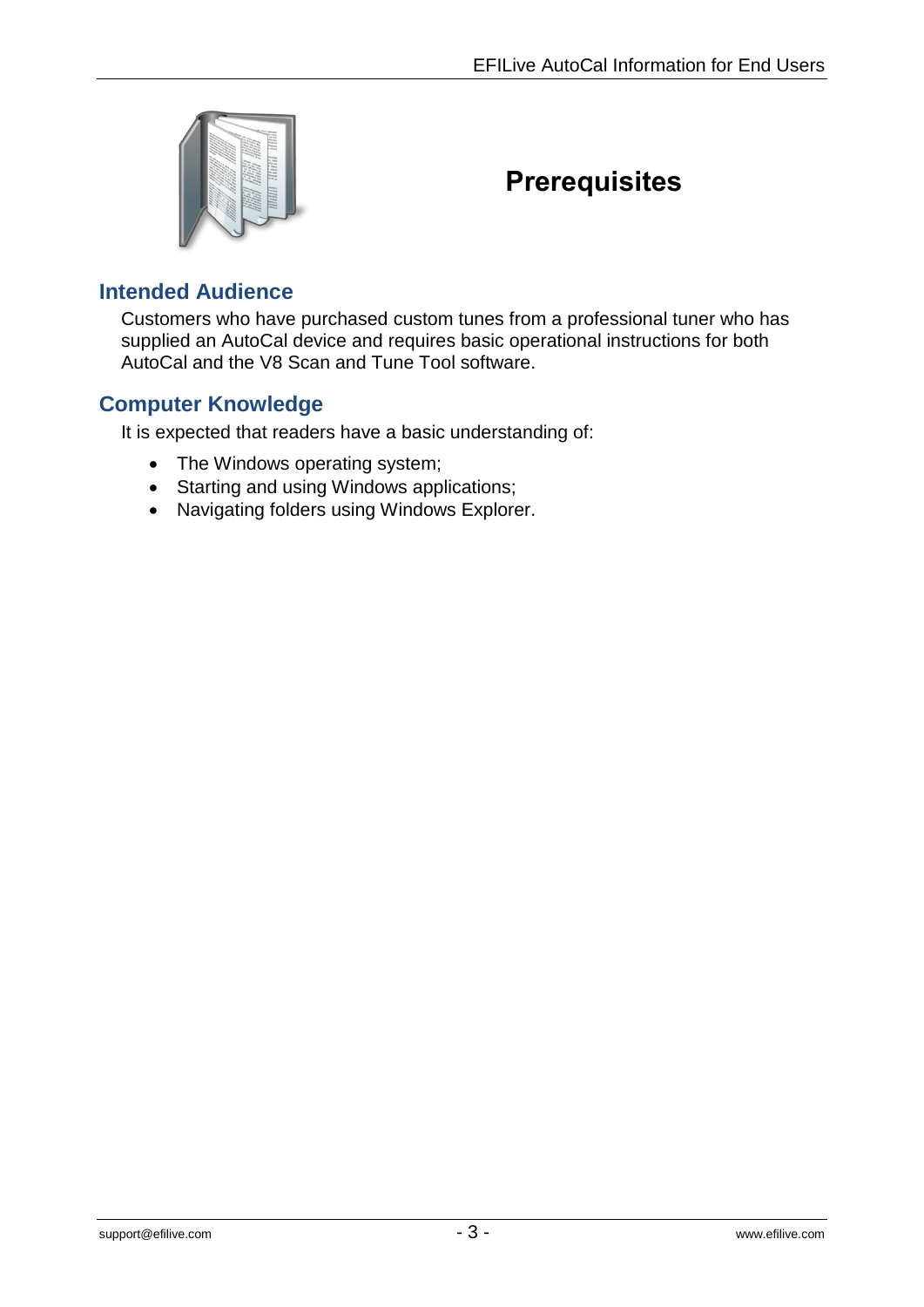<span id="page-5-0"></span>

# <span id="page-5-1"></span>**Introduction**

## <span id="page-5-2"></span>**What is AutoCal?**

EFILive's AutoCal device is intended to provide a convenient platform for professional tuners to distribute custom tunes to their customers. And for their customers to collect and submit logged data back to the tuner for analysis. It allows the tuner to update and optimize the original tune without shipping and/or removing controllers from customers' vehicles.

AutoCal can be configured in a variety of different ways to best suit your tuner's operational requirements and the needs of their customers. Your tuner may provide additional support documentation tailored to the specific setup they use for AutoCal

## <span id="page-5-3"></span>**Differences between FlashScan V2 and AutoCal**

There are significant differences between FlashScan V2 and AutoCal for end users. It is important that both the tuner and the tuner's customer (end user) understand these differences.

- With FlashScan V2, end users have the ability to create, view, and modify tunes. With AutoCal, only the tuner has that ability.
- Tunes from multiple sources can be flashed with FlashScan V2, however AutoCal is limited to flashing tunes provided by a single tuner.

# <span id="page-5-4"></span>**A FlashScan Device is Required**

FlashScan is required to create tunes for an AutoCal device. AutoCal devices cannot create tunes.

#### <span id="page-5-5"></span>**Software Requirements**

In order to copy files to and from your AutoCal device and your computer, the EFILive V8 Scan and Tune Application must be installed. The installation of the software also provides the device drivers for your AutoCal device.

For AutoCal to be functional, the software and firmware used with your AutoCal will need to match the software and firmware used with your tuner's FlashScan V2 device. Users should only update software and firmware at their tuners specific request. Updating to software and firmware versions higher than your tuner may lead to your tuner being unable to offer you support until they update.

EFILive V8 Scan and Tune software can be found here: <http://www.efilive.com/downloads.html>

Firmware and Bootblock is managed within V8 Scan and Tune software, instructions to upgrade firmware and bootblock can be found here: [https://support.efilive.com/kb\\_article.php?ref=7243-SFGL-2949](https://support.efilive.com/kb_article.php?ref=7243-SFGL-2949)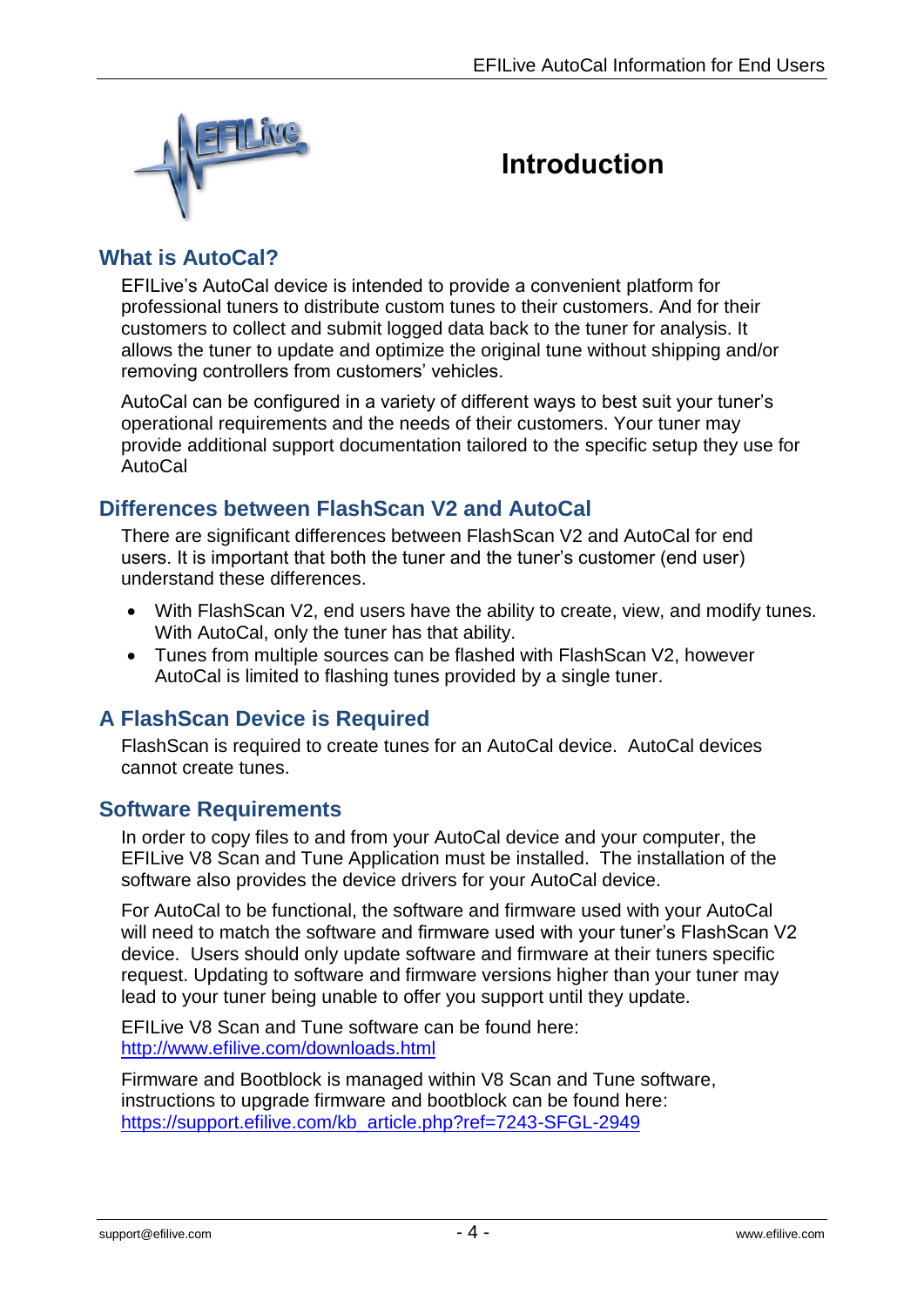# <span id="page-6-0"></span>**AutoCal Functionality**

#### <span id="page-6-1"></span>**Standalone Mode**

Reading, flashing, logging and clearing codes.

#### <span id="page-6-2"></span>**Pass-thru Mode**

Read, log and flash supported controllers using the EFILive V8 software.

Log data and retrieve trouble codes with the V7.5 software.

AutoCal cannot be used in pass-thru mode with the V7.5 software to read, flash or lock any controllers.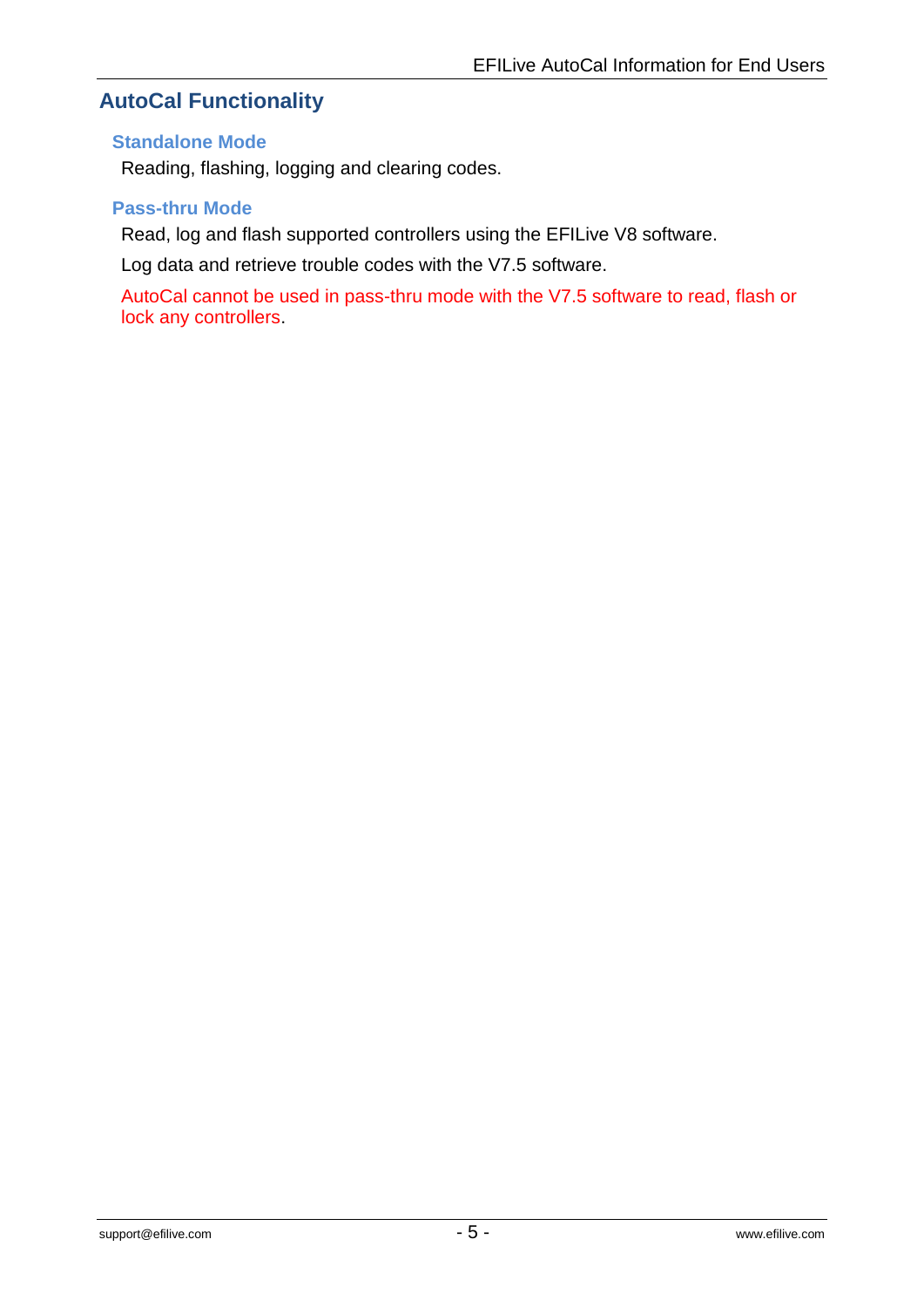<span id="page-7-0"></span>

# <span id="page-7-1"></span>**AutoCal Information for End Users**

# <span id="page-7-2"></span>**AutoCal Package Contents**

The contents of your AutoCal product may vary due to being supplied directly from your tuner or parts supplier. At a minimum your AutoCal will be shipped with:

- EFILive AutoCal hardware device.
- EFILive OBDII cable (J1962-A to RJ45).
- EFILive USB cable (USB-A to USB-B).

# <span id="page-7-3"></span>**Licensing**

Each AutoCal device ships with one VIN license that may be used for tuning one engine and one transmission controller.

Tuners can manage the number of available VIN slots they wish their AutoCal devices to hold. AutoCals will ship with a default maximum VIN slot count set to 1. AutoCals are configurable to a capacity of 221 VIN licenses.

Updating VIN slot limits is at the sole discretion of the tuner. EFILive (and other parties) cannot provide this service.

Although AutoCal can be used to return a vehicle to stock, doing so will not "reset" the VIN license that was used to flash the vehicle.

VIN licenses cannot be copied from one FlashScan or AutoCal device to another device even if a tuner has previously licensed a controller to a FlashScan device.

# <span id="page-7-4"></span>**Linking FlashScan to AutoCal**

For an AutoCal device to be functional, your tuner must link the AutoCal to their FlashScan device.

There are two ways to link an AutoCal device to FlashScan V2.

- 1. Physically Link AutoCal.
- 2. Remotely Link AutoCal.

Your tuner will select the most convenient for their business model.



Historically when an un-linked AutoCal device performed its first controller flash, it would automatically link itself to the Master FlashScan device that created the file being flashed, thereby linking itself to that Master FlashScan. That automatic linking is no longer supported and will not occur under any circumstances.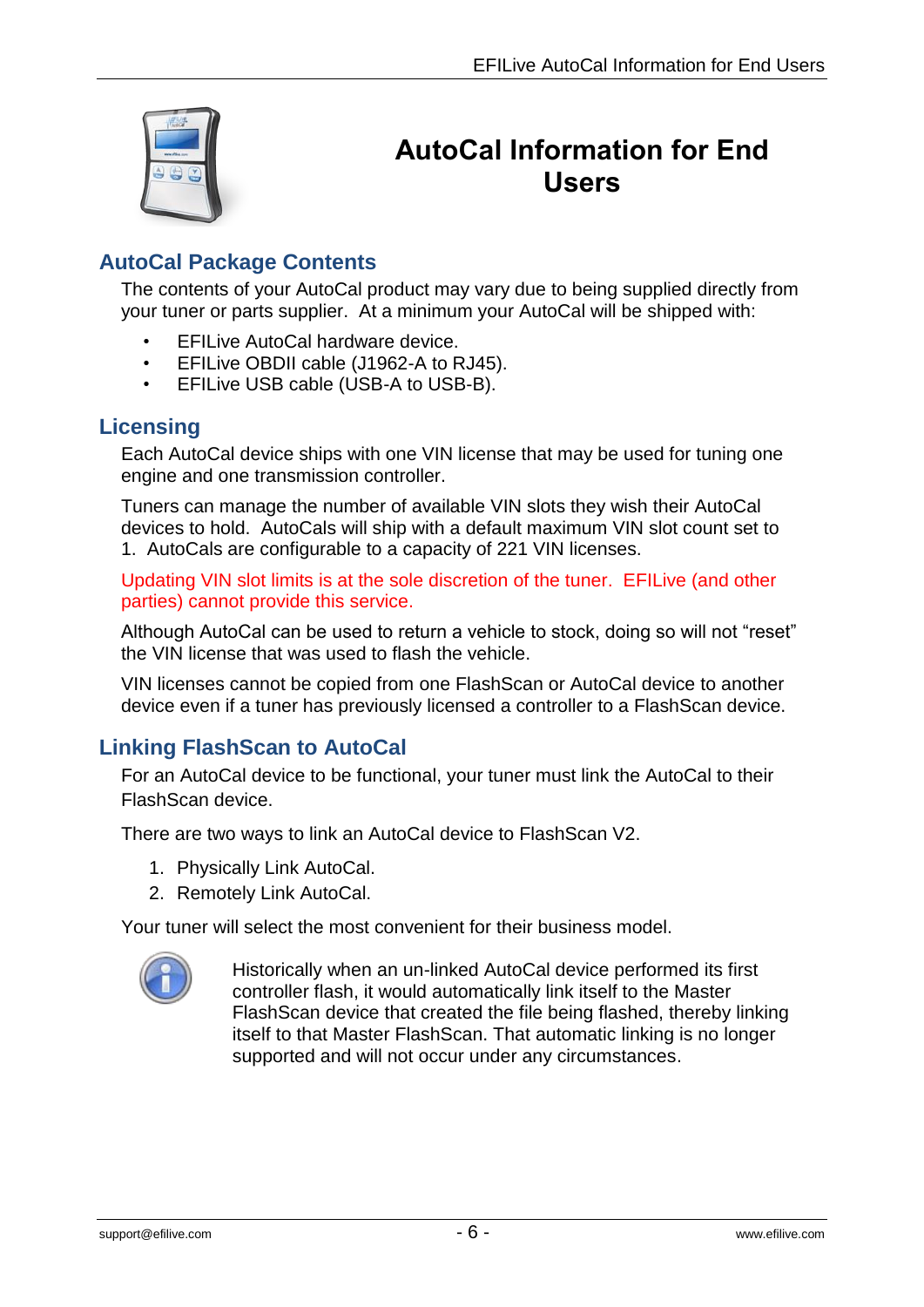## <span id="page-8-0"></span>**Connecting AutoCal**



The RJ45 connection used on the OBDII cable (B) is the same as used on a standard computer network cable. Never connect the OBDII cable to your computer's network socket, or a network cable to your EFILive device. Damage will almost certainly occur to either your computer or **EFILive device.** 

## <span id="page-8-1"></span>**Using AutoCal**

The following instructions describe the functionality and use of your AutoCal device. The menu structure and entries are based on the Simple Menu structure as this is the default and recommend mode for most customers.

For the menu selections to be valid, ensure your AutoCal device is connected to your vehicle's OBDII port.

#### <span id="page-8-2"></span>**Licensing a Controller**

The first time a flash is performed to a new controller (using the *Prog 1* thru *Prog 5* or *Full 1* thru *Full 5* AutoCal menu options shown below) it must be allocated an available VIN license. To perform the allocation you will be presented with a question on the AutoCal:



Press the *Ok* button on the AutoCal keypad to confirm you wish to license the controller to the AutoCal device.

Press the *Prev* Button if you do not want to license the controller.



This is a final confirmation you wish to allocate the license. Pressing the *Ok* button on the AutoCal keypad performs the license allocation.

Press the *Prev* Button if you do not want to license the controller.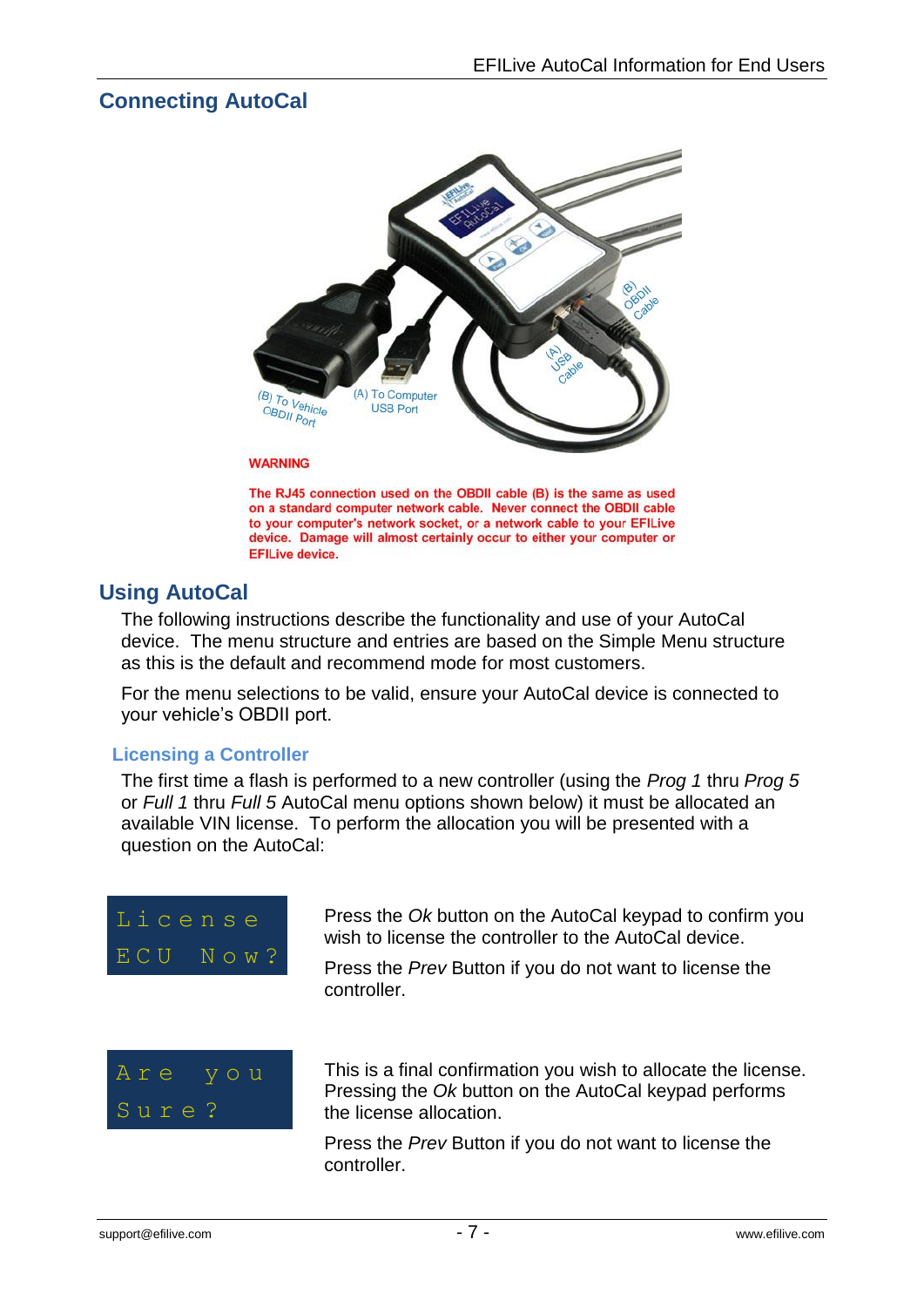#### <span id="page-9-0"></span>**Simple Menu Structure**

Each consecutive option shown is accessed by pressing the *Next (Down Arrow)* button on your AutoCal keypad. The *Ok* button is used to select/execute each the current selection.



Tuners can deactivate this option.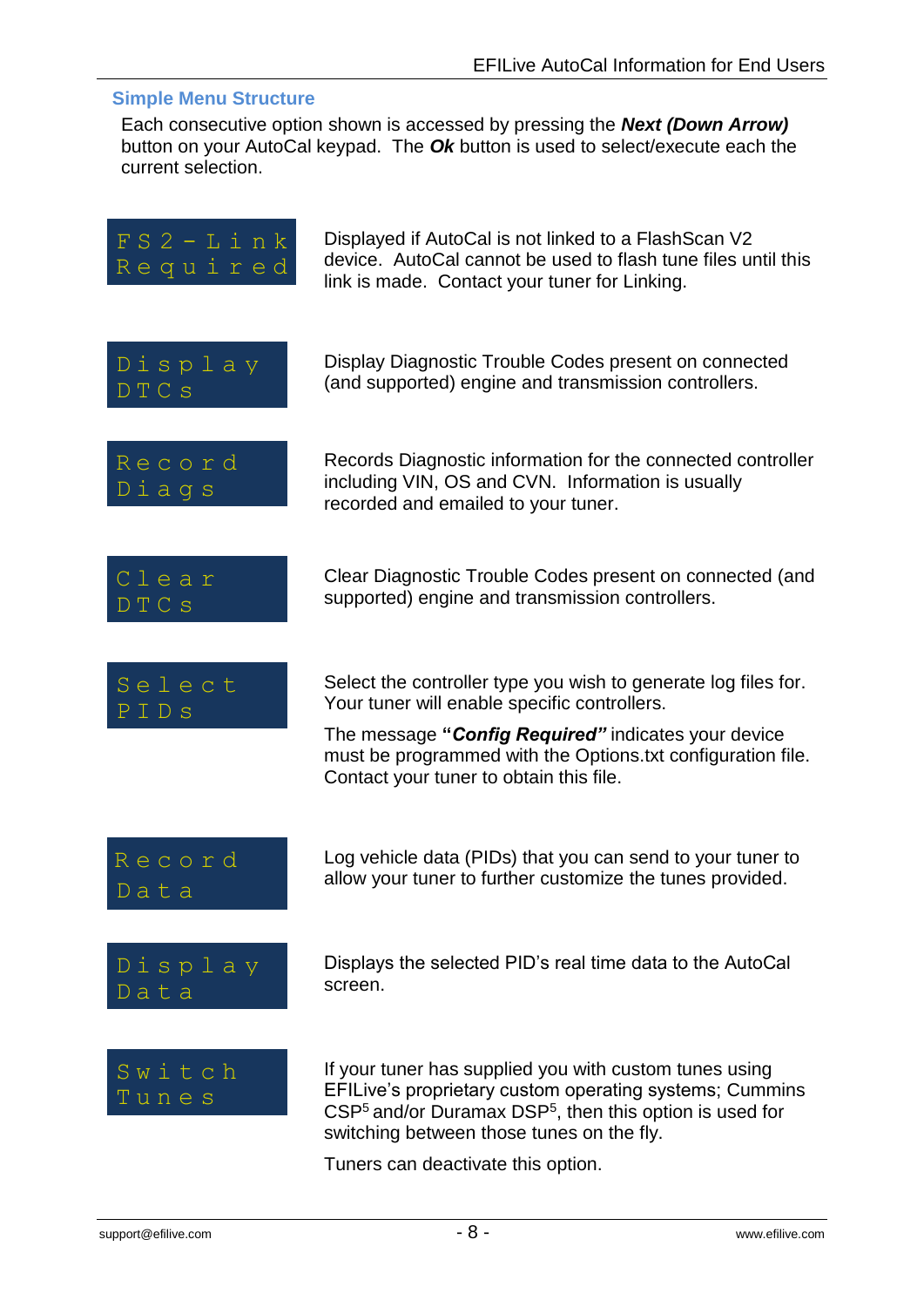| Read      | Read the calibration from the first configured controller<br>type. Typically this will be done to read your stock vehicle<br>calibration. Unused Read options are not displayed on the<br>AutoCal Simple Menu.  |
|-----------|-----------------------------------------------------------------------------------------------------------------------------------------------------------------------------------------------------------------|
| Read<br>2 | Read the calibration from the second configured controller<br>type. Typically this will be done to read your stock vehicle<br>calibration. Unused Read options are not displayed on the<br>AutoCal Simple Menu. |
| Read<br>3 | Read the calibration from the third configured controller<br>type. Typically this will be done to read your stock vehicle<br>calibration. Unused Read options are not displayed on the<br>AutoCal Simple Menu.  |
| Read<br>4 | Read the calibration from the fourth configured controller<br>type. Typically this will be done to read your stock vehicle<br>calibration. Unused Read options are not displayed on the<br>AutoCal Simple Menu. |
| Read<br>5 | Read the calibration from the fifth configured controller<br>type. Typically this will be done to read your stock vehicle<br>calibration. Unused Read options are not displayed on the<br>AutoCal Simple Menu.  |
| $P$ roq   | Program the first supplied vehicle calibration into your<br>vehicles engine or transmission controller. Unused Prog<br>options are not displayed on the AutoCal Simple Menu.                                    |
| $P$ roq   | Program the second supplied vehicle calibration into your<br>vehicles engine or transmission controller. Unused Prog<br>options are not displayed on the AutoCal Simple Menu.                                   |
| $P$ roq   | Program the third supplied vehicle calibration into your<br>vehicles engine or transmission controller. Unused Prog<br>options are not displayed on the AutoCal Simple Menu.                                    |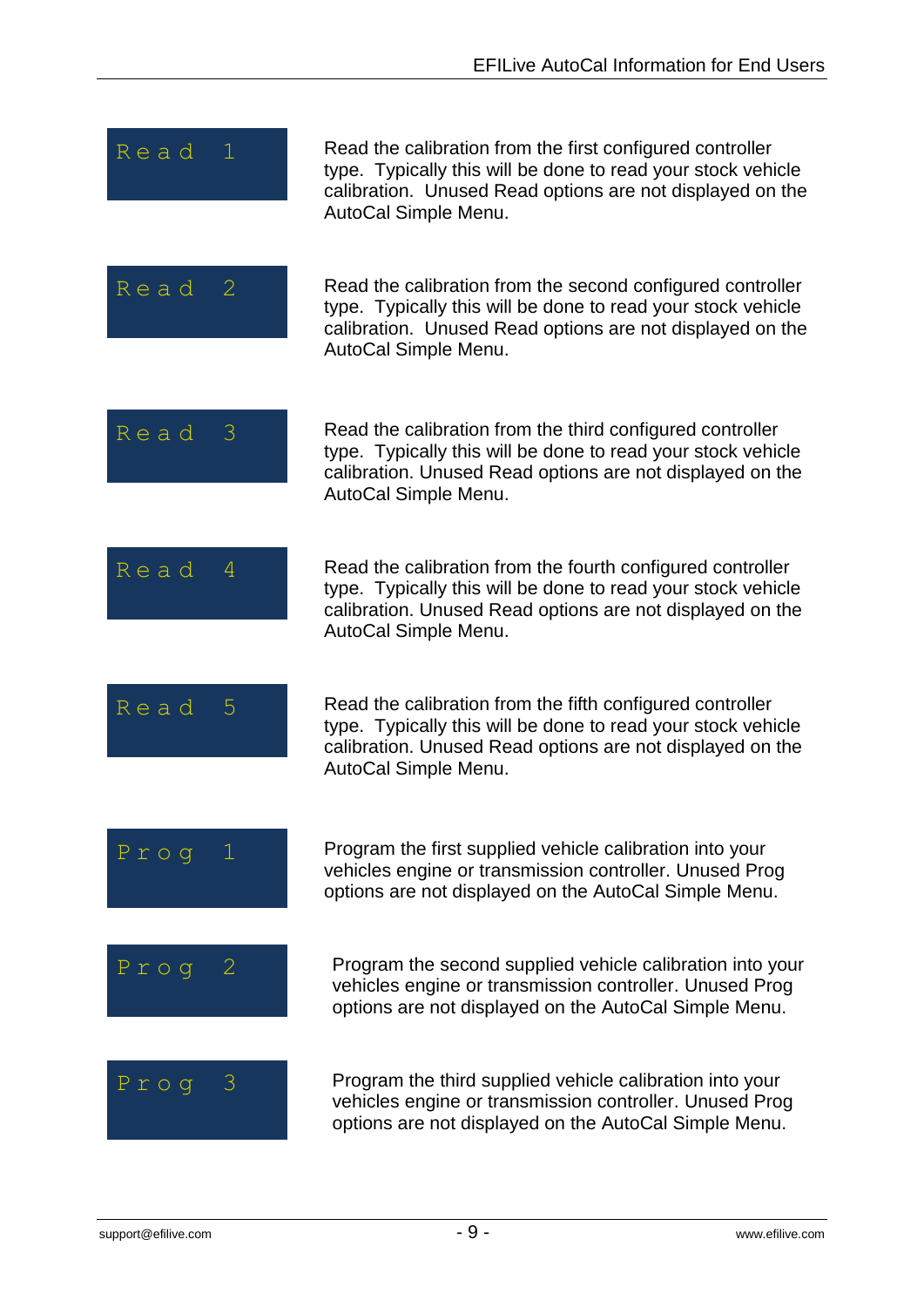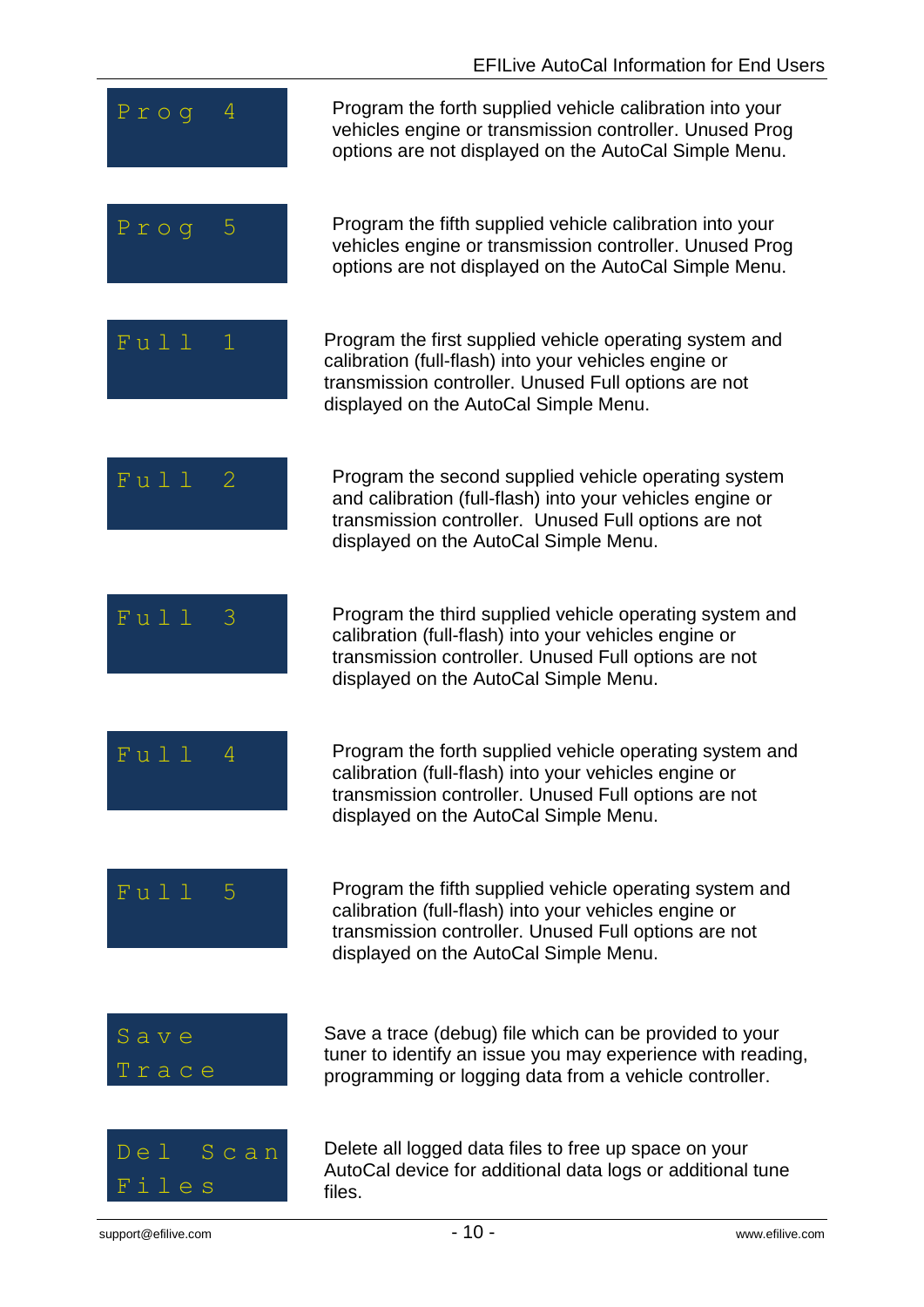

#### <span id="page-12-0"></span>**Advanced Menu Structure**

The advanced menu structure provides access to a range of additional menu options and is accessed by programming the AutoCal using V8 Scan and Tune software.

EFILive recommends that end users ONLY access the advanced menu options at the request of their tuner.

To display the Advanced Menu, connect AutoCal to your PC and open the V8 Scan and Tune software;

- 1. Select [F6: Devices] to open the FlashScan and AutoCal Device settings window.
- 2. Click the [Read] button to read the existing settings from your AutoCal device.
- 3. Select [F5: Options], and select Display Advanced Menu.
- 4. Click [Program].
- 5. Once programming is complete, AutoCal must be rebooted for these changes can take effect.

| $\mathbf{x}$<br>AutoCal Device Settings [Untitled.dat] |                                                                                                    |                                                                          |
|--------------------------------------------------------|----------------------------------------------------------------------------------------------------|--------------------------------------------------------------------------|
| F2: General                                            | AutoCal:<br><b>Display Simple Menu.</b>                                                            | · Display Advanced Menu.                                                 |
| F3: Display                                            | Splash Text Line 1: EFILive<br>Splash Text Line 2: AutoCal                                         | AutoCal must be rebooted before changes to these<br>options take effect. |
| F4: Keypad                                             | FlashScan:                                                                                         |                                                                          |
| <sup>味</sup> F5: Options                               | Check space on SD Card prior to BBL and BBR operations.<br>Enable CRC data protection for SD Card. |                                                                          |
| F6: Logging                                            | Common Settings:<br>V Use EFILive's FAST CAN Mode.                                                 |                                                                          |
| F7: BBX                                                |                                                                                                    |                                                                          |
| F8: Serial I/O                                         |                                                                                                    |                                                                          |
|                                                        |                                                                                                    |                                                                          |
|                                                        | Save<br>Open                                                                                       | Close<br>Read<br>Program                                                 |
|                                                        |                                                                                                    |                                                                          |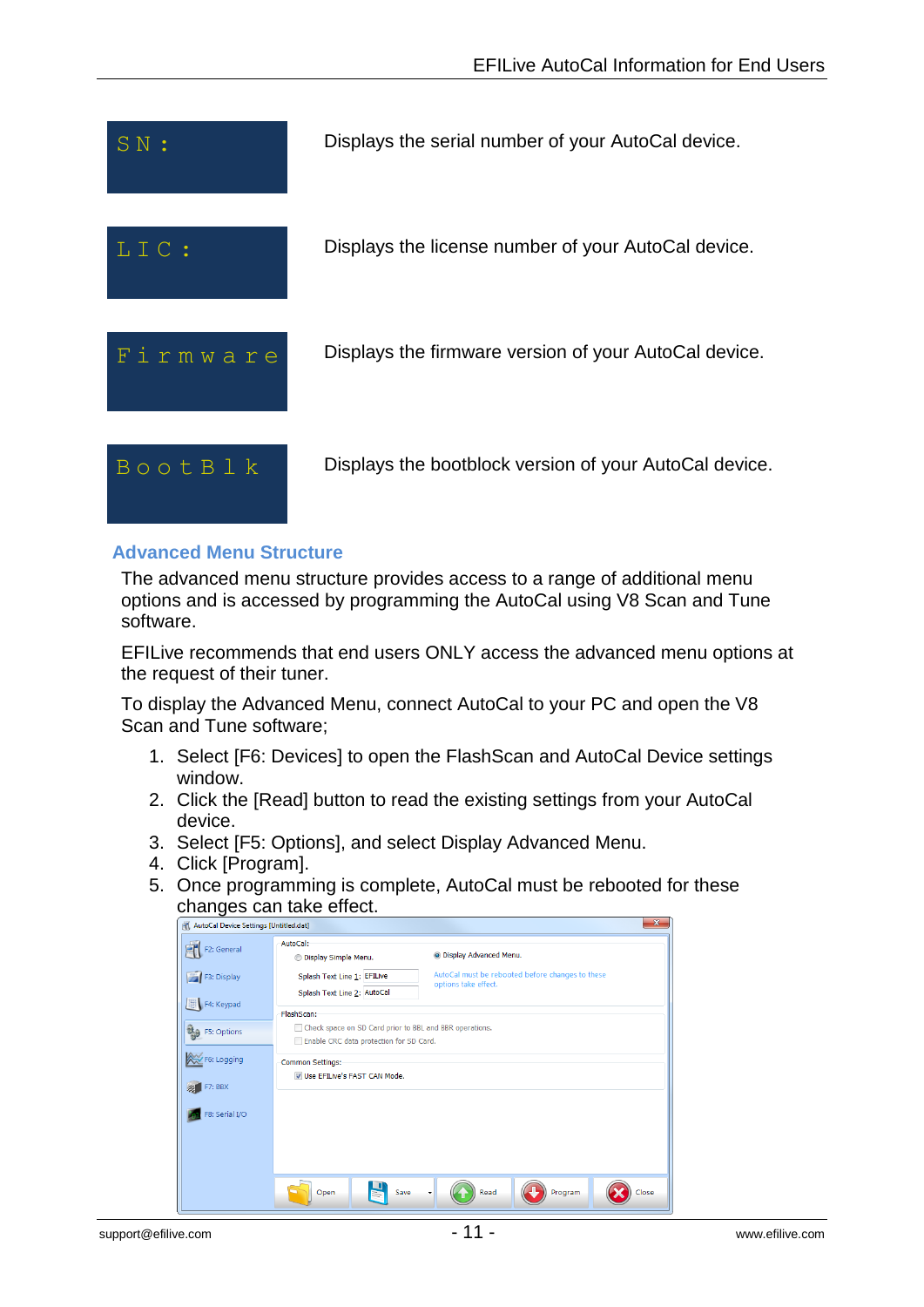#### <span id="page-13-0"></span>**Copying Data to/from AutoCal**

There are several methods available to move data to/from your AutoCal device. The method used will depend on what data needs to be moved and how the tuner chooses to manage content.

Copying data will be required for the following operations:

- Copying tune files between your AutoCal device and your PC/laptop.
- Copying logged data files between your AutoCal device and your PC/laptop.
- Copying trace (debug) files between your AutoCal device and your PC/laptop.
- Updating device settings, BBX settings, and supporting configurations.

#### <span id="page-13-1"></span>**Using EFILive Explorer**

Tune files, log files and trace files can be copied to and from your AutoCal device using the *EFILive Explorer* application, installed automatically during the EFILive V8 Scan and Tune Application software installation.

Connect the AutoCal device to the PC containing EFILive V8 Scan and Tune software, and open the EFILive Explorer icon located on your desktop.

The screenshot below indicates the key areas and some basic operations of the *EFILive Explorer* application:



- #1: Desktop shortcut; double click on the *EFILive Explorer* desktop shortcut to open the application.
- #2: Computer folder list; folders present on your computer (resembling Windows Explorer).
- #3: Computer file list; listing of files in the currently selected folder of the #2 pane.
- #4: AutoCal folder list; folders present on the internal flash memory of your AutoCal device. This folder structure is described further in the next section.
- #5: AutoCal file list; listing of files in the currently selected folder of the #4 pane. The example shown is indicative of what would be shown if you had read your stock E38 engine controller to send to your tuner.
- #6: Format the internal flash memory file system.

**Note**: Performing this operation will erase all tune files, log files and trace files from the AutoCal device. Ensure you have a backup (see the 'Copying Data to/from AutoCal' section) of your device before performing this operation.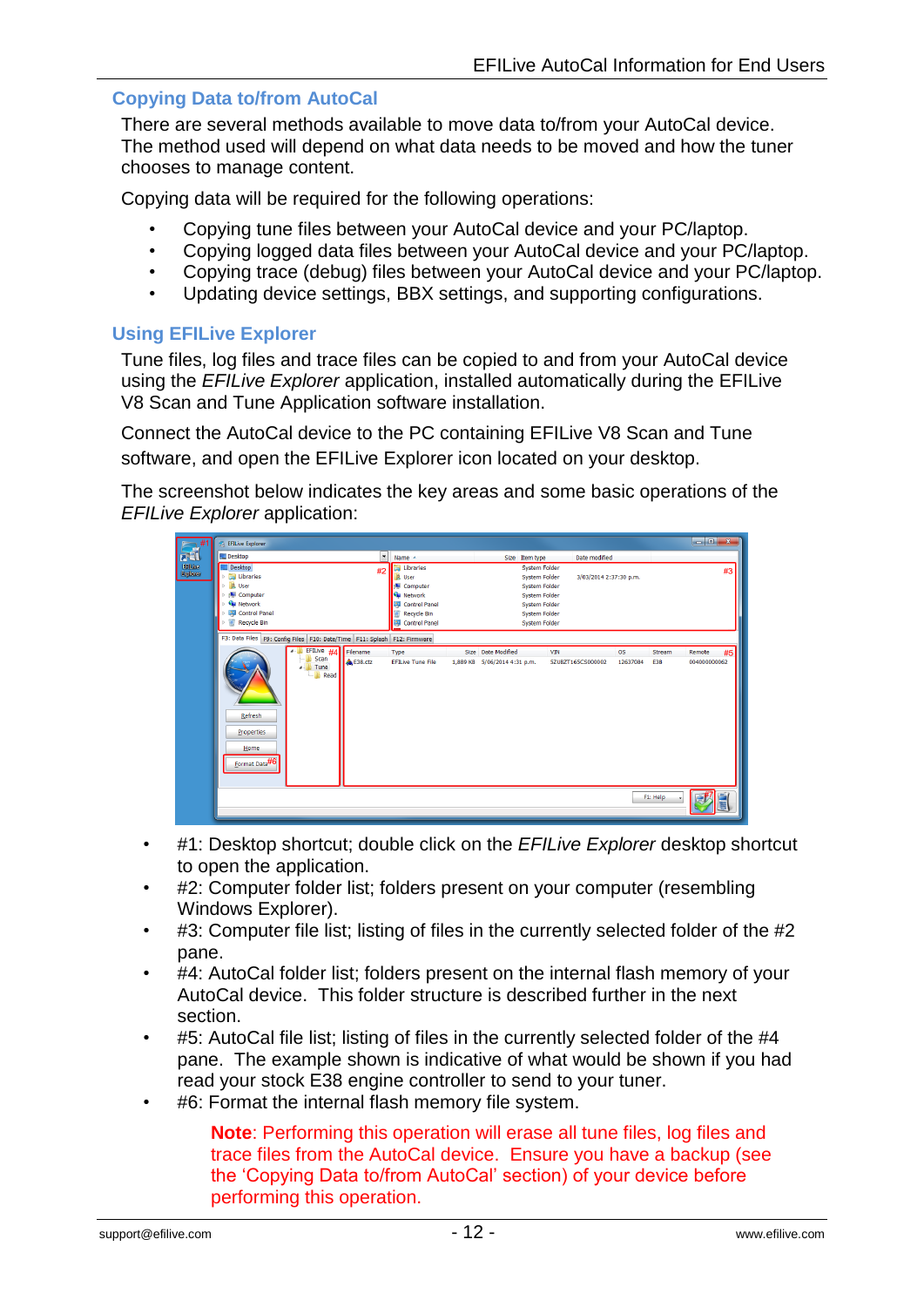• #7: AutoCal connection status; the green tick indicates that your AutoCal device is connected and recognised by the *EFILive Explorer* application. If your AutoCal device was not connected before starting *EFILive Explorer* click on the AutoCal icon to connect *EFILive Explorer* to your device.

#### <span id="page-14-0"></span>**AutoCal Folder Structure**

The AutoCal flash memory folder structure (shown in the previous screenshot as #4) is designed to accommodate different groups of files. The menu options you select on your AutoCal keypad will reference files in these specific folder locations.

The function of each folder is described below:

| <b>Folder</b>  | <b>Purpose</b>                                                                                                                                                                                                                 |
|----------------|--------------------------------------------------------------------------------------------------------------------------------------------------------------------------------------------------------------------------------|
| <b>EFILive</b> | Root level folder; this folder does not contain any files. Files<br>CANNOT be saved in this directory                                                                                                                          |
| Scan           | Contains files created by the Record Data operation and Save<br>Trace File operations. Files in this folder will typically be<br>provided to your tuner to refine your calibrations.                                           |
| <b>Tune</b>    | Contains calibration files which can be programmed with the<br>Prog 1 to Prog 5 or Full 1 to Full 5 operations. This is where<br>calibrations from your tuner must reside in order to be<br>available to program your vehicle. |
| <b>Read</b>    | Contains calibration files which you have read from your<br>vehicle controller(s) with the Read 1 to Read 5 operations.<br>This is where calibrations you will send to your tuner will<br>reside.                              |

Your tuner can create custom folders. Tunes placed in custom folders will only be accessible using the Advanced menu when the *Display folders when selecting tune files for flashing* option is enabled via Device Settings. Tunes placed in custom folders will not display in the Simple menu.

#### <span id="page-14-1"></span>**Copying Configuration files to/from AutoCal**

Device settings, BBX settings, and supporting configuration files can be emailed to you from your tuner to program or reprogram AutoCal. Tuners and end users will need to manage file names and appropriate back up of files should multiple configurations be required.

Options.txt files should be saved in the folder: \My Documents\EFILive\V8\Config

To program configuration file changes, connect AutoCal to your PC and open V8 Scan and Tune Software.

- 1. Select [F5: BBX]
- 2. Select Open, and navigate to your required Options.txt file.
- 3. Select appropriate [Program] option. There are 4 options available. Your Tuner should assist you in choosing the correct selection.

**Program (Ctrl+P)** Programs the attached device with the current configuration and any supporting files that have been updated since the device was last programmed.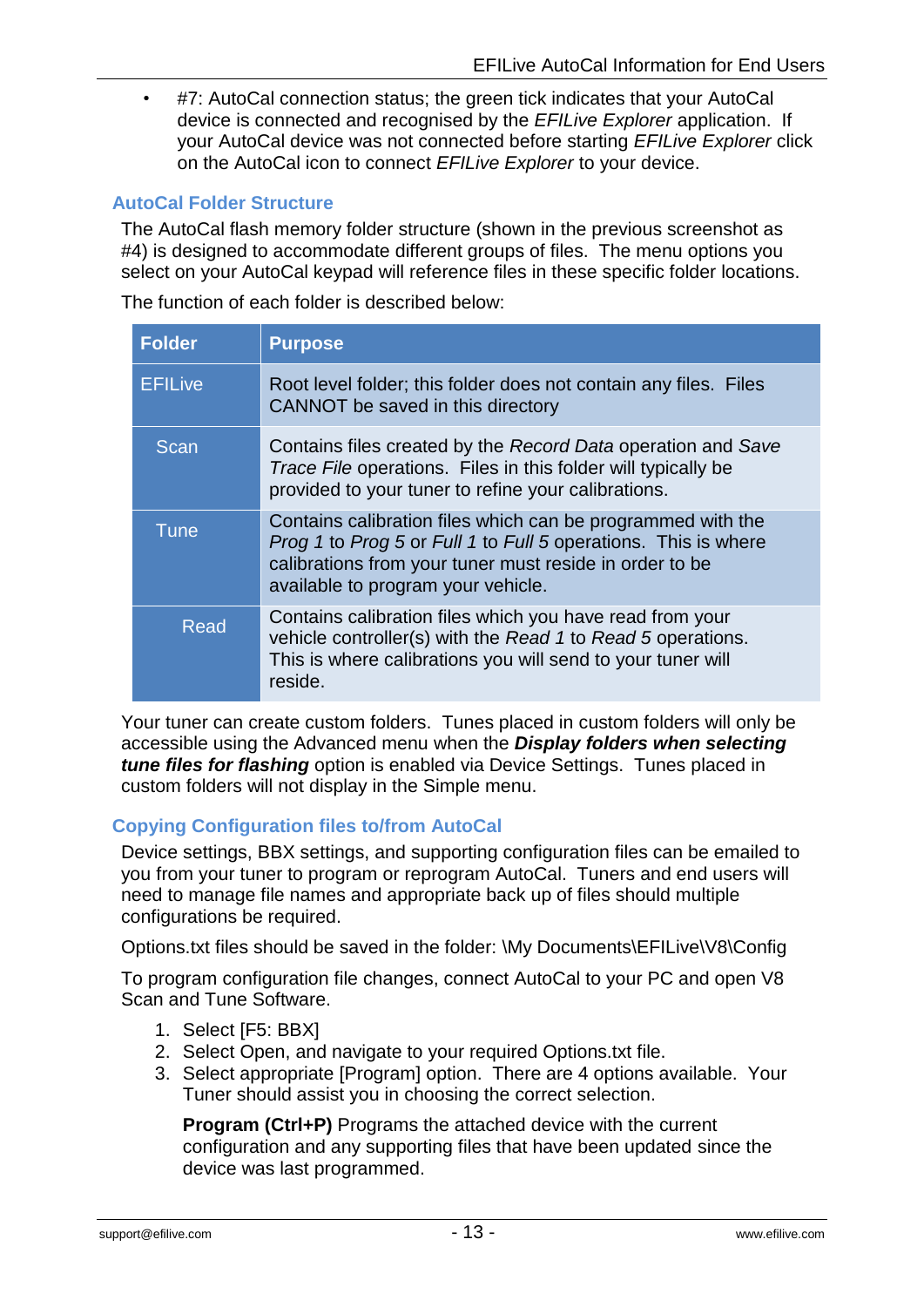**Program Selections Only (Faster)** programs the attached device with only the configuration file. This option should only be used if you have only changed PID selections. If you have changed the number and or type of controllers for either scanning or tuning then you should use the Program or Program All Required Data options.

**Program Selections and Configuration Files (Slower)** formats and then programs the attached device with all configuration files regardless of whether they are out of date or not.

**Format CONFIG File System** formats the CONFIG file system in which the configuration and supporting files are stored. When making significant changes to the BBX options, it is a good idea to format the CONFIG file system to discard any old/unused files prior to programming.

#### <span id="page-15-0"></span>**AutoCal Quick Setup**

Device settings, BBX settings, supporting configuration files and up to 5 \*.ctz and/or \*.coz tune files can be emailed to you from your tuner to program or reprogram AutoCal.

Tuners and end users will need to manage file names and the appropriate back up of files, particularly for tune files should multiple Quick Setup configurations be required.

Quick Setup.bbx files should be saved in the folder: \My Documents\EFILive\V8\BBX

The data that is copied into the quick setup file includes:

- The device settings.
- The current Options.txt file which contains the controllers and PID selections.
- All required supporting configuration files (\*.obj, \*.pmm, \*.bix and \*.dtc).
- Up to 5 \*.ctz and/or \*.coz tune files.

To program Quick Setup files, connect AutoCal to your PC and open V8 Scan and Tune Software.

- 1. Select [F5: BBX]
- 2. Select [F6: Quick Setup]
- 3. Select Open Quick Setup and navigate to your required Quick Setup.bbx file.
- 4. Select appropriate options that are to be performed when the quick setup is programmed into the device. Do not change any of these settings unless instructed by your tuner. Your tuner may have already selected these for you.

*Format the CONFIG file system before copying BBX configuration files to device* will as the description suggests format the CONFIG file system. It is recommended that you check this option to ensure all old configuration files are removed from the target device.

*Delete all existing tune files before copying new tune files to device* will delete all existing \*.ctz and \*.coz files from the /EFILive/Tune folder of the target device.

*Overwrite existing tune files when copying new tune files to device* will automatically and without any warning, overwrite existing files on the device. It is recommended that you check this option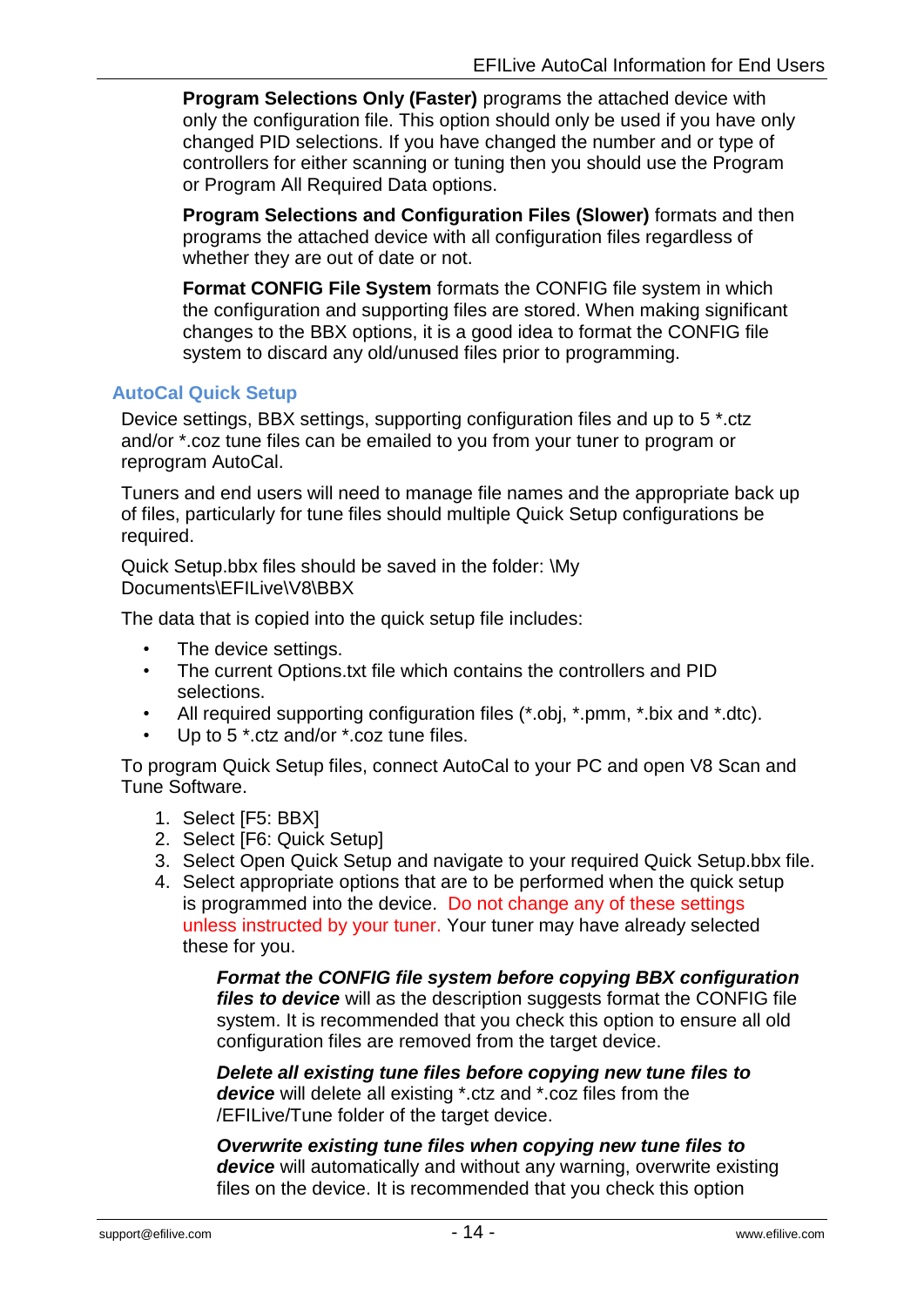otherwise if a file already exists on the device then it will not be copied from the quick setup to the target device.

5. Select [Program Quick Setup].

#### <span id="page-16-0"></span>**Unlinking AutoCal from a FlashScan device**

An AutoCal can be unlinked from a FlashScan device to allow that AutoCal device to be relinked to another FlashScan V2 device. This feature would most commonly be used when the end user wishes to use another tuner with EFILive FlashScan V2 for their tuning services.

Unlinking an AutoCal is at the sole discretion of the tuner. End users should make appropriate inquiries on the tuner's unlinking policy prior to purchase. EFILive (and other parties) cannot provide this service.

There are two ways to unlink an AutoCal device to your FlashScan V2.

- 1. Physically Unlink AutoCal; requiring the FlashScan V2 that created the link and the AutoCal to be physically connected to the same PC to unlink.
- 2. Remotely Unlink AutoCal; requiring the FlashScan V2 that created the link to generate a remote unlinking code for the AutoCal user to activate.

Once an AutoCal has been unlinked, it must be linked to another FlashScan V2 prior to flashing tune files. Linking can occur by physically connecting FlashScan and AutoCal to the PC and selecting Link, or a remote linking code can be issued by the tuner.

Once AutoCal is linked to a different FlashScan V2, all tune files that were created by the original tuner with the original FlashScan V2 can no longer be flashed by the AutoCal device.

Tuners should implement a process to ensure the end user's stock file is converted from the original FlashScan V2 to the new FlashScan V2. Failing to do so will prevent end users from flashing their stock tune.

Once an AutoCal has licensed a controller, that controller will remain licensed to that AutoCal regardless of any FlashScan to which the AutoCal is linked.

Unlinking and relinking an AutoCal device does not require additional licensing provided the controller originally tuned remains the same. Additional AutoCal VIN licenses are required to tune additional controllers.

#### <span id="page-16-1"></span>**Power-Up Modes**

You can access special reset or operational modes by holding down certain keys during the powering up process.

**Hold Ok key to boot into dead-poll.** Used primarily when a software upgrade has not executed correctly.

**Hold Next key to activate advanced menu**. Previously a user had to connect AutoCal to a PC, change the settings and then program the settings into AutoCal. Now the advanced menu mode is accessible temporarily without requiring a PC.

**Hold the Prev key to reset the device settings to factory defaults.** The factory defaults are only active until the next power up unless deliberately saved by the user. This option is useful when there is a setup issue that prevents the user from modifying the device settings using the built in Settings Editor.